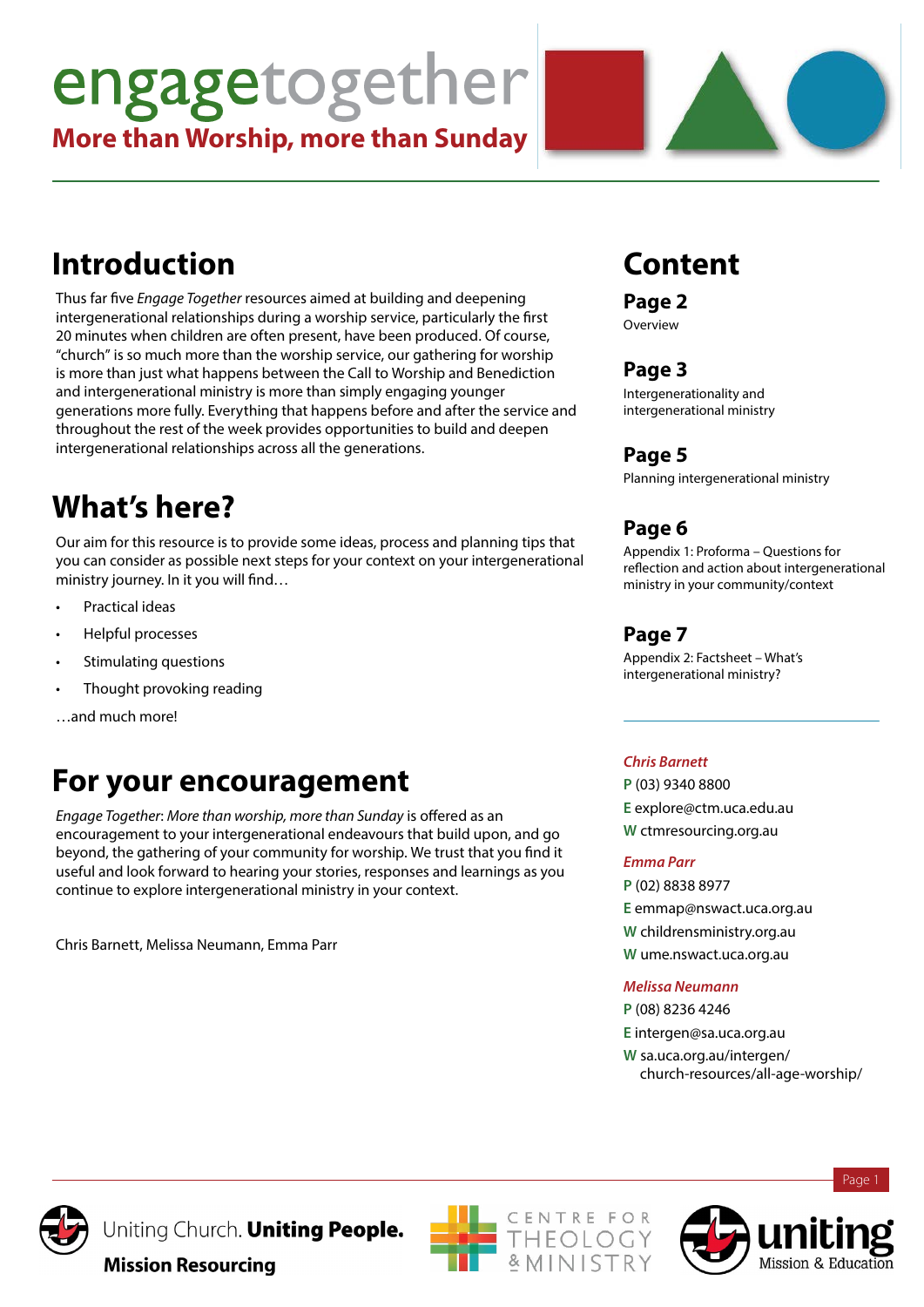# **Intergenerationality and intergenerational ministry**

Intergenerationality is relevant for the whole life of the whole church. It could be thought of as a core value (something fundamental to who we are and who we are aspiring to be), an attitude or disposition (the way we approach "other", in this case those who are different to us in age) or as part of our philosophy of ministry/ethos (the way we do the things we do). It can encompass all aspects of our life together.

Intergenerational ministry can be characterised by people across the generations doing life together – sharing, learning, growing, serving – in relationships marked by mutuality (we all benefit), reciprocity (we all give and receive) and equality (we are all valued equally). Intergenerational ministry is far more than worship and it's far more than just children! Intergenerational connections can be any generation of a different decade. Therefore, when an 80 year old and a 60 year old connect they are being intergenerational.

When so much of the discussion and debate in churches around intergenerational ministry is about our doing, this framing in relational and attitudinal terms usefully points to a more fundamental aspect of intergenerationality as being about our being. Beyond the pragmatic and programmatic, the transition to a genuinely intergenerational paradigm involves a profound change in our attitudes, behaviours and openness towards those who are different (in this case, chronologically) to ourselves.

One commonly highlighted description of intergenerational ministry, from James White, is "Two or more different age groups…together learning, growing, living in faith through in-common experiences, parallel learning, contributive occasions, and interactive sharing"[1]. Whilst a concise summary of these terms can be found in the *Best Practices in Intergenerational Faith Formation* article by John Roberto<sup>[2]</sup>, it is even simpler to note that to a large extent this definition involves different generations intentionally engaging in shared activity together.

John Roberto in *Generations Together*[3] helpfully frames this shared activity in the life of the church as how the *whole* church is…

- **Caring**
- **Praying**
- **Learning**
- **Celebrating**
- **Serving**
- …together across the generations.

Simply having multiple generations in the same space does not make the experience intergenerational. To be truly intergenerational requires the generations to be genuinely interacting and engaging together. Intergenerational ministry requires specific action from those in leadership. It requires modelling and deliberate cultivation of the values, attitudes and behaviours that enhance intergenerational engagement. It requires leadership that is intentional in developing its understanding and practise of intergenerational ministry.

Intergenerationality is not something that just happens, it requires intentionality – especially on the part of leaders. The joy – and potential – of intergenerational ministry is to see people of all ages, across the generations, doing life together and growing in faith together, with genuine love, respect and mutuality.

*See Appendix 2 for a Fact Sheet about* "What is intergenerational ministry?" *to use with your community.*

<sup>[1]</sup> James W. White, *Intergenerational Religious Education: Models, Theories and Prescription for Interage Life and Learning in the Faith Community* (Birmingham: Religious Education Press, 1988), p18.

<sup>[2]</sup> John Roberto, "Best Practices in Intergenerational Faith Formation" *Lifelong Faith* (Fall/Winter 2007) pp.4,5. http://www. faithformationlearningexchange.net/uploads/5/2/4/6/5246709/best\_practices\_in\_intergenerational\_faith\_formation.pdf, accessed on 07/29/17

<sup>[3]</sup> Amedei, Merhaut and Roberto, *Generations Together: Caring, Praying, Learning, Celebrating, and Serving Faithfully* 2014 LifelongFaith Associates.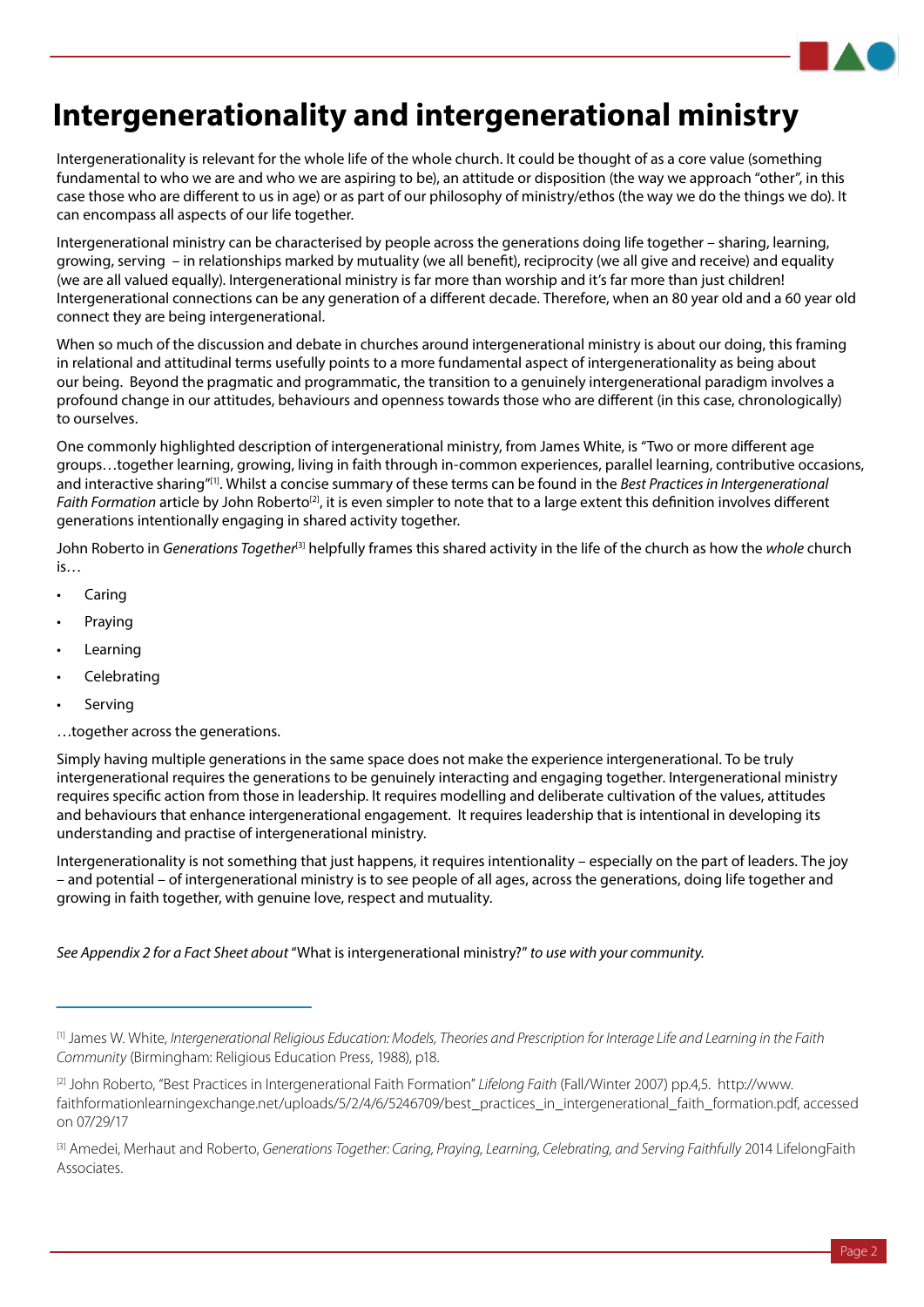### **Becoming a more intergenerational community**

#### **A useful framework**

The key to a faith community becoming more intergenerational is the development of the value of intergenerationality across the whole life of the community. For this to become reality requires intentionality, modelling and deliberate action, especially on the part of church leadership.

A useful starting point for action is the framework set out by John Roberto (as per previous page) that characterises the shared activity of Christian community as…

- **Caring**
- Praying
- **Learning**
- **Celebrating**
- **Serving**

#### **Some helpful questions for reflection and action**

For each of these areas of caring, praying, learning, serving and celebrating, some helpful initial questions to ask of your community life may be…

- 1. What is currently happening in this area?
- 2. To what extent is it already intergenerational?
- 3. How could the current activity be more intentionally intergenerational?

Once these are addressed, and potential changes trialled and reviewed, the next step may be to discern what new endeavours might be implemented that are intergenerational from their inception.

*See the following page for some examples of what this might look like in practice.* 

*Refer to Appendix 1 for a Proforma to use with your community to work through these questions and steps for action.*

#### **A beginning point**

When it comes to being more *intentionally* intergenerational in any of these areas, a simple way forward is to be more proactive in *involving a number of different people from a range of generations* in…

| <b>Shaping</b> what happens          | Who decides? Which generations are being listened to?                                                                                              |  |
|--------------------------------------|----------------------------------------------------------------------------------------------------------------------------------------------------|--|
| <b>Leading</b> what happens          | Which generations are being seen/heard?                                                                                                            |  |
| <b>Participating</b> in what happens | How is the activity intentionally inclusive of different generations?<br>How are the different generational expectations being taken into account? |  |

#### **A key principle**

A key principle here is that of *teaming up people from different generations whenever possible.* Functioning in this way has the benefit of…

- Providing intergenerational interaction in preparation
- Modelling of intergenerational engagement in practice
- Demonstrating a value/ethos of intentional intergenerationality
- Giving a shared intergenerational experience to look back on
- Building intergenerational relationships
- Showing intergenerational intentionality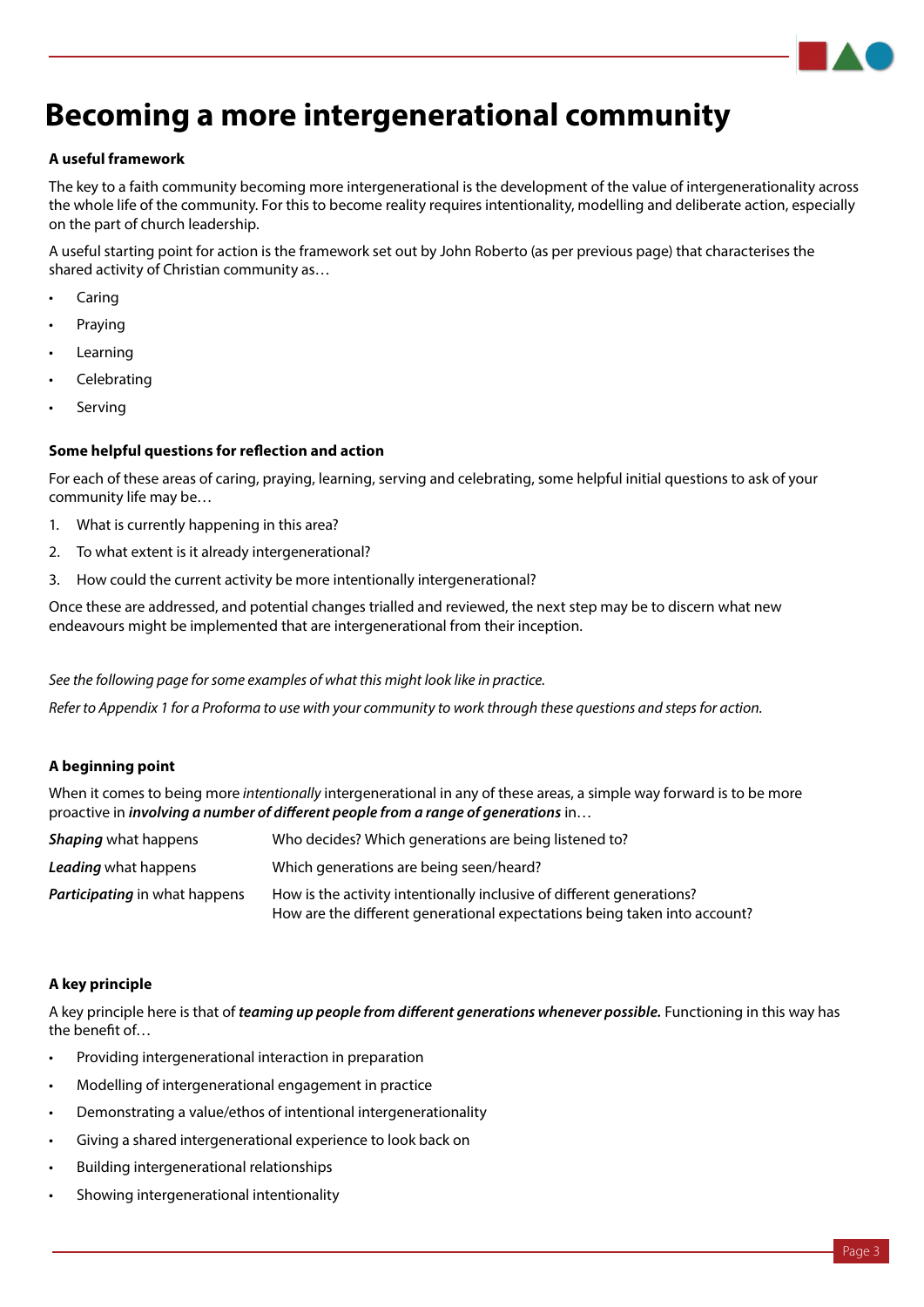#### **Some Examples - What might this look like in practice?**

#### *Caring*

- 1. What is currently happening in this area? Eg. Pastoral visitation team in place
- 2. To what extent is it already intergenerational? Eg. Families are included on visitation list
- 3. How could the current activity be more intentionally intergenerational?
	- Eg. Increase generational diversity of team (perhaps including older children/teenagers)
	- Eg. Encourage visitation by multi-generational "pairs" where possible
	- Eg. Raise awareness of team members of the needs/concerns of different generations

#### *Praying*

- 1. What is currently happening in this area? Eg. Rostered person each week in church
- 2. To what extent is it already intergenerational? Eg. People of different ages are prayed for
- 3. How could the current activity be more intentionally intergenerational?
	- Eg. Roster people on as multi-generational "pairs" or "households"
	- Eg. On some weeks focus specifically on praying for the needs of a particular generation
	- Eg. Ensure processes for gathering prayer points facilitates contributions from all ages

#### *Learning*

- 1. What is currently happening in this area? Eg. Small Groups meet on weeknights
- 2. To what extent is it already intergenerational? Eg. Some groups include young adults
- 3. How could the current activity be more intentionally intergenerational?
	- Eg. Increase the range of meeting times (eg. weekends or weekdays) to increase access
	- Eg. Proactively offer "intergenerational" options (eg. around a Saturday evening meal/Sunday lunch)
	- Eg. Provide/develop small group material that intentionally seeks to engage all ages

#### *Celebrating*

- 1. What is currently happening in this area? Eg. A pianist or organist provides music for sung worship
- 2. To what extent is it already intergenerational? Eg. On special occasions there are multiple instruments played by a variety of ages
- 3. How could the current activity be more intentionally intergenerational?
	- Eg. A greater range of generations could be involved in the choosing of music
	- Eg. At least two appropriately gifted people (from different generations) could lead together each week
	- Eg. Occasionally people from different generations could introduce songs that are special to them

#### *Serving*

- 1. What is currently happening in this area? Eg. annual Working Bee on a Saturday morning
- 2. To what extent is it already intergenerational? Eg. Everybody is invited to participate
- 3. How could the current activity be more intentionally intergenerational?
	- Eg. Ensure there are tasks, and equipment, suitable for a range of abilities and ages
	- Eg. Encourage tasks to be done in multi-generational "pairs" or "teams" where possible
	- Eg. Have a Working Bee process where "teams" can sign-up for tasks that can be done at any time across a weekend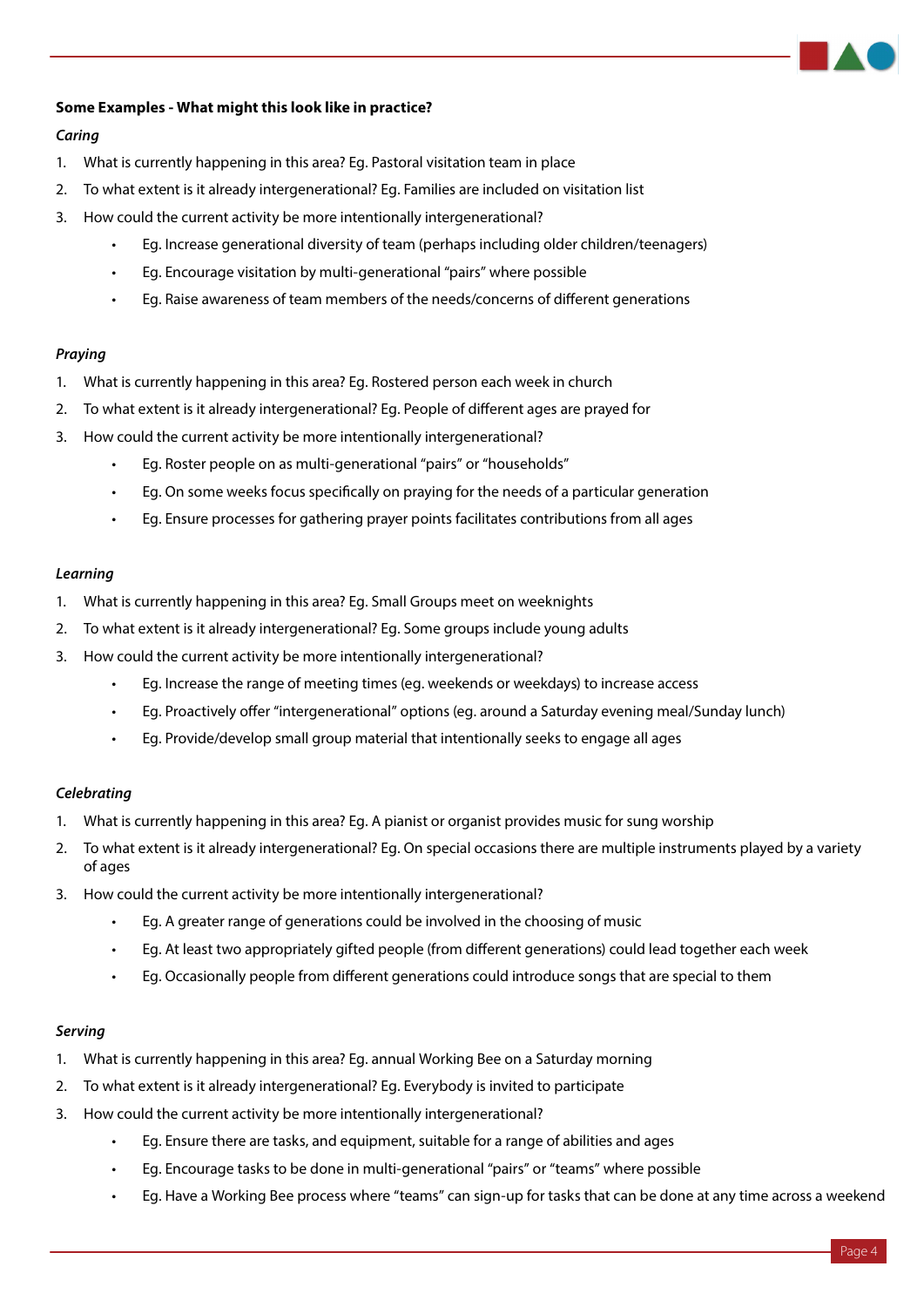

# **Planning ministry that is intergenerational**

In ministry we seek to enable the whole people of God – all people, of all ages – to encounter God and grow in faith. Also known as growing as disciples.

Therefore we need to keep in mind who is in our community, who engages with our church ministries and events and who does not. The joy and challenge is in how we plan activities with all ages in mind without making things more onerous or overly simplistic.

*Central to ministry that is intergenerational is building and deepening intergenerational relationships.* This is the key to keep in mind when planning, leading and implementing intergenerational activity.

Intergenerational ministry uses multi-age strategies (multi-age, multi-ability, multi-sensory, multi-intelligence) with an intentional intergenerational overlay that seeks to deepen connections between at least two different generations.

As we bring in the multi-age, multi-ability, multi-sensory, multi-intelligence and intentional intergenerational opportunities – keep in mind – how is this encouraging people to grow in faith? We don't want to get so caught up in creativity or in multisomething that people are distracted from God. We want to plan and offer intergenerational engagement that supports faith growth and assists the whole people of God to grow in connection with one another.

**In planning ministry** that is intergenerational, as with any type of ministry planning, consider:

- The purpose for the ministry
- The congregation and/or wider community who you are engaging with
- The physical location/venue
- How much time there is
- The theme faith focus

**In preparing ministry** that is intergenerational, consider incorporating a variety of:

- Senses touch, taste, see, smell, hear
- Intelligences (ways that people learn) intrapersonal (on own), interpersonal (with others), number (count/order), word (read/write), music, visual, movement (body), nature

Always encourage ministry planners/leaders to work as a team. Understand each other's strengths and preferences, including modes of communication. For example, some leaders may have a preference for on-line and visual engagement, others may prefer face-to-face and small group conversations. Don't use all approaches and ideas every time.

#### **Some more tips for intergenerational ministry:**

- Provide opportunities for interaction of small intergenerational groups within the ministry setting
- Include fun, excitement and surprise in the context of genuine ministry
- Ensure explanations, invitations and directions are clear so that participants know expectations
- Use language that is hospitable, invitational, inclusive and understandable to those present
- Involve a number of different people representing a range of generations in various aspects of the ministry
- Make sure invitations to programmed movement and activities are inclusive of all present and respectful of different abilities
- Keep in mind the resources available can you print off 100 copies of these? Do you have balloons or bubbles? Is there time to prepare 50 star shapes or would squares suffice? This isn't about adding to our workloads or budgets but thinking about simple and strategic ways to engage all people in ministry, encountering God and creating or deepening intergenerational connections.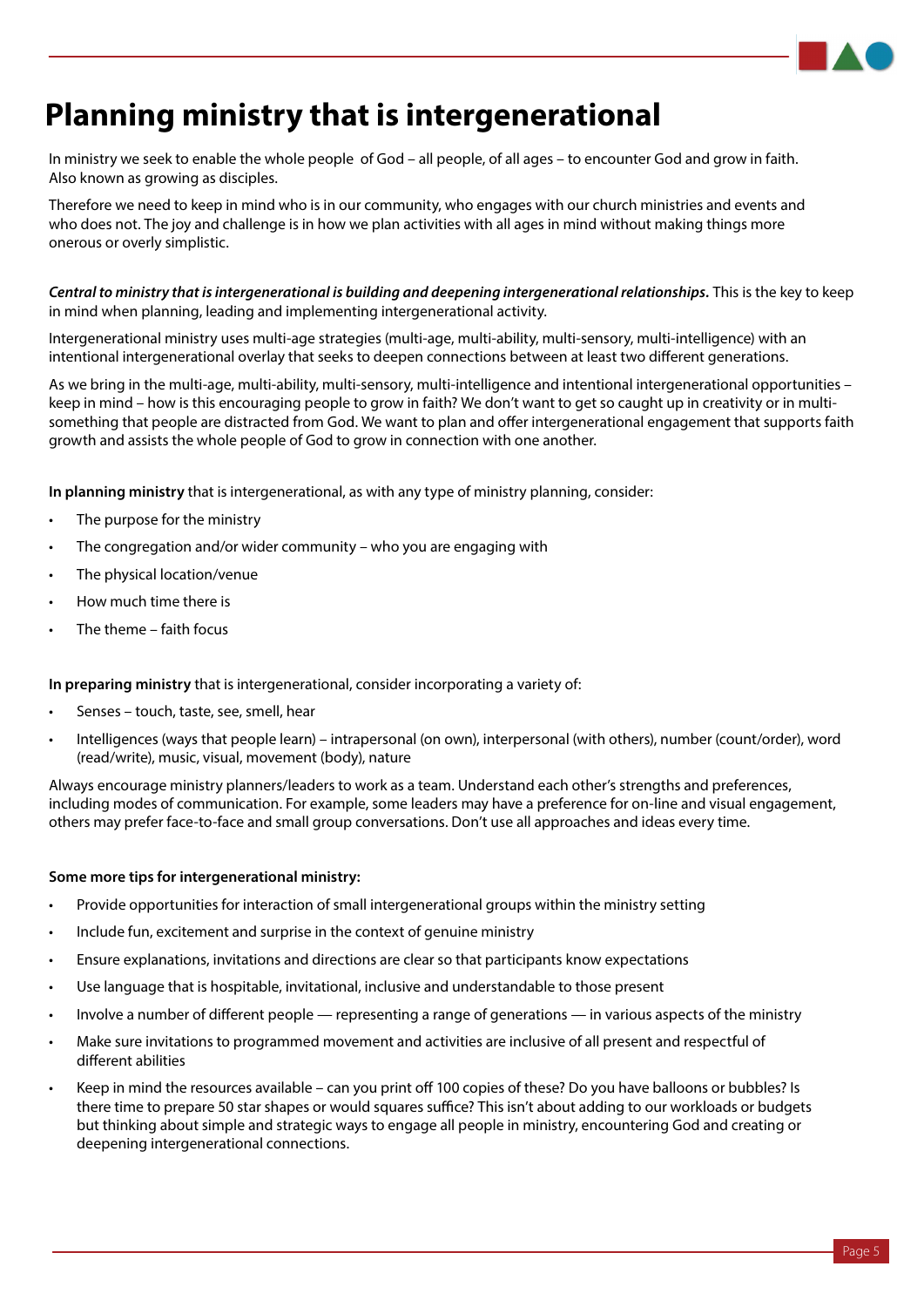

#### APPENDIX 1: PROFORMA –

### QUESTIONS FOR REFLECTION AND ACTION ABOUT INTERGENERATIONAL MINISTRY IN YOUR COMMUNITY/CONTEXT

#### This process would be most effective with representatives from different generations and/or with the whole community. It could also be used by ministry leadership teams and/or Church Council.

|                      | <b>WHAT IS CURRENTLY</b><br>HAPPENING IN THIS AREA? | TO WHAT EXTENT<br>IS IT ALREADY<br><b>INTERGENERATIONAL?</b> | HOW COULD THE<br><b>CURRENT ACTIVITY BE</b><br>MORE INTENTIONALLY<br>INTERGENERATIONAL? | WHAT ARE OUR NEXT STEPS?<br>WHO WILL DO WHAT<br>BY WHEN? |
|----------------------|-----------------------------------------------------|--------------------------------------------------------------|-----------------------------------------------------------------------------------------|----------------------------------------------------------|
| <b>CARING</b>        |                                                     |                                                              |                                                                                         |                                                          |
| <b>PRAYING</b>       |                                                     |                                                              |                                                                                         |                                                          |
| W<br><b>LEARNING</b> |                                                     |                                                              |                                                                                         |                                                          |
| <b>SERVING</b>       |                                                     |                                                              |                                                                                         |                                                          |
| <b>CELEBRATING</b>   |                                                     |                                                              |                                                                                         |                                                          |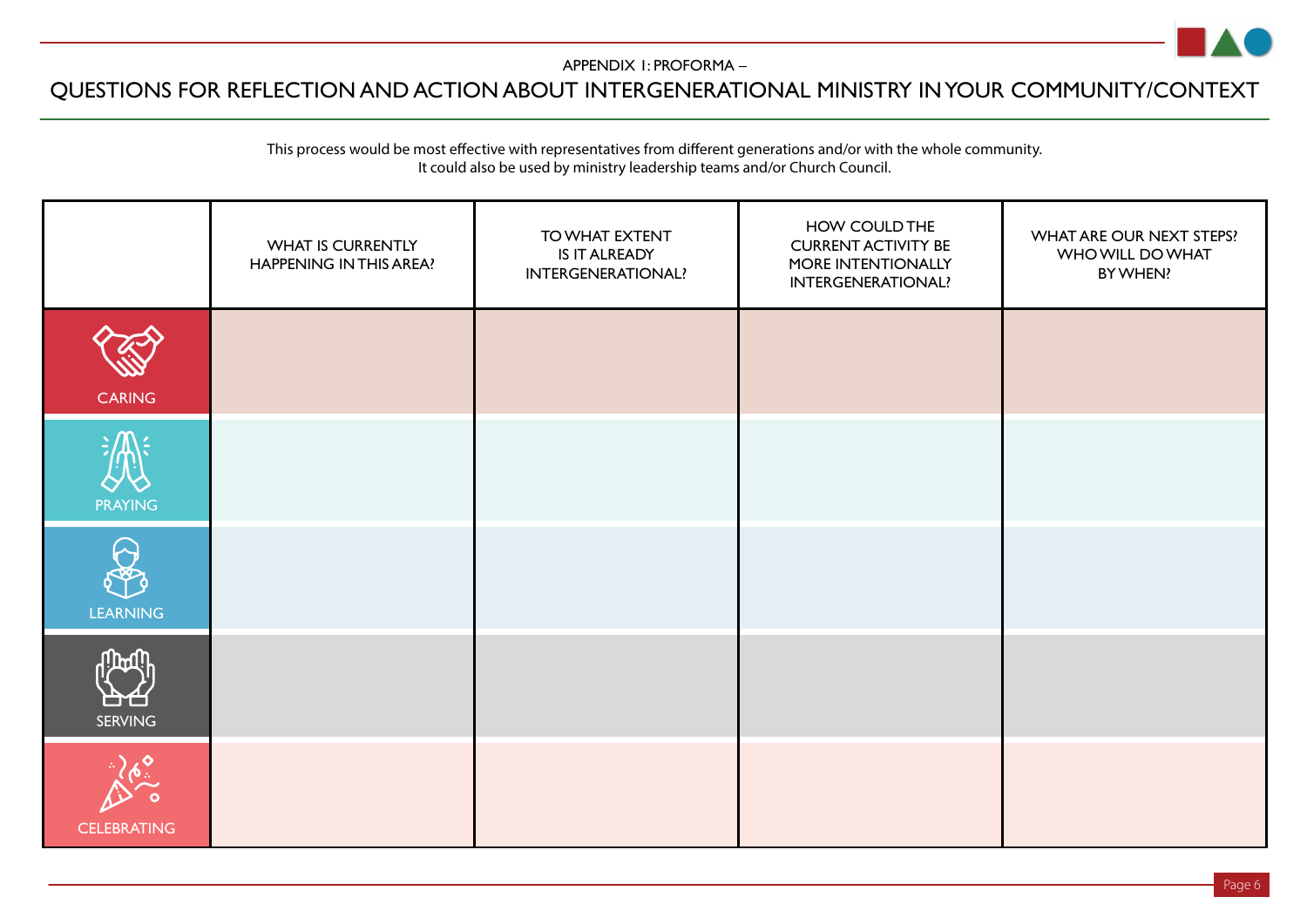# WHAT'S INTERGENERATIONAL MINISTRY?

### INTERGENERATIONAL MINISTRY IS ABOUT BUILDING AND DEEPENING INTERGENERATIONAL RELATIONSHIPS.

It is characterised by people across the generations doing life together – sharing, learning, growing, serving – in relationships marked by mutuality (we all benefit), reciprocity (we all give and receive) and equality (we are all valued equally).

Intergenerational ministry isn't something all that new. It is a reemphasis on community, on building good relationships no matter our age, gender, culture, background or anything else. As we explore what intergenerational ministry means, we are actually exploring what living as God's people means. Being intergenerational is when people of different generations, for example from different decades, build and deepen relationships together. Therefore, when an 80 year old and a 60 year old connect they are being intergenerational.

### AN INTENTIONALLY INTERGENERATIONAL ENVIRONMENT IS MORE LIKELY TO ENCOURAGE AND SUSTAIN LIFELONG DISCIPLESHIP FOR ALL AGES.

Being Intergenerational is…

- Not just about children, it's about *people of all ages*
- Not about what we do, it's about *who we are*
- Not something that just happens, it requires *intentionality*

INTERGENERATIONAL MINISTRY IS FAR MORE THAN WORSHIP AND IT'S FAR MORE THAN IUST CHILDREN.



*"Generations Together" by Amedei, Merhaut and Roberto*

"The term intergenerational church describes a congregational style and mind set in which *doing things together is the norm*.

HAVE A GO!

Ask 5 people of different ages at your church: **• What do you like about church? • Why do you attend church? • Who do you like to see or catch up with at church?**

Even better if you can have this conversation as a group!

Programming based on generational or other divisions is carefully considered and implemented only when it is the best way to meet specific needs."

*Intergenerational Ministry Team, Uniting Church SA*

### HAVF A GO!

With a few people of different ages, brainstorm ideas about how each of these areas could be more intergenerational in your church community?